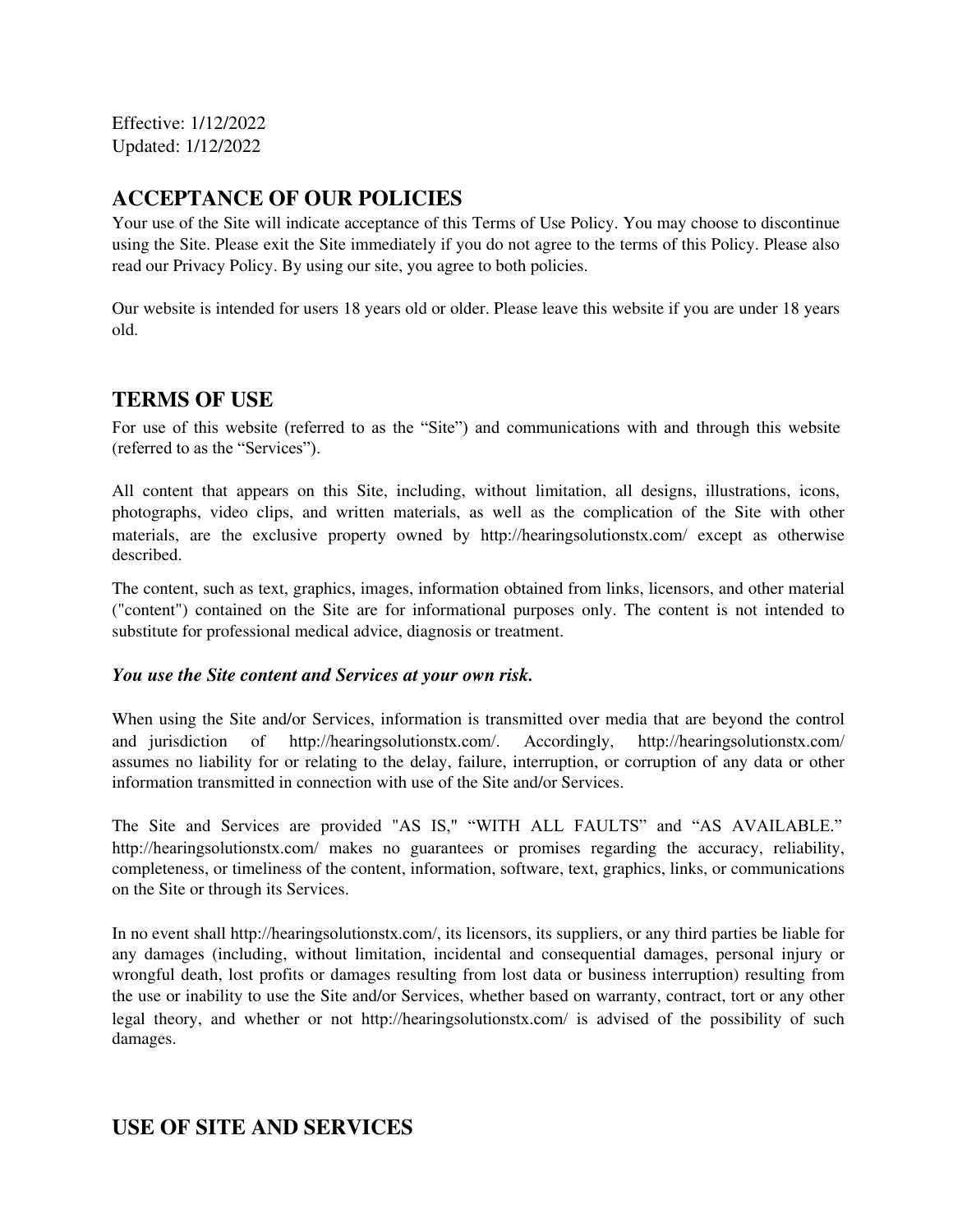Do not misuse our Site or Services. Do not interfere with our Site or Services or try to access them using a method other than the interface and the instructions that we provide. Do not send automated queries of any sort to our system without express permission in advance from https://www.hearingsolutionstx.com/. Sending automated queries consumes resources and can potentially degrade the performance of our Site and/or Services. You may use our Site or Services only as permitted by our terms and applicable law, including applicable export and re-export control laws and regulations. We may suspend or stop providing our Site or Services to you if you do not comply with our terms or policies or if we are investigating suspected misconduct. http://hearingsolutionstx.com/ reserves the right to avail itself to applicable Federal, local, and international laws when necessary to protect its interests and rights.

#### **USE OF CONTENT**

In many cases, it's not necessary to contact us for permission to use our content. Please read the following guidelines. For questions or reprint situations not covered here, please visit our Privacy Policy or contact https://www.hearingsolutionstx.com/ at https://www.[hearingsolutionstx.com](https://www.hemphillhearing.com/schedule/)/schedule/

## **ADVERTISEMENTS AND LINKS TO OTHER SITES**

https://www.hearingsolutionstx.com/ does not endorse the content on any third-party websites. https://www.hearingsolutionstx.com/ cannot be and is not responsible for the content of linked third-party sites, sites framed within the Site or third-party advertisements, and does not make any representations regarding their content or accuracy. Use of third-party websites is at your own risk and subject to the terms and conditions of use for such sites.

## **INTERPRETATION**

This Agreement shall not be construed against either Party as the author or drafter of the Agreement.

The headings within this Agreement are not to be used as an aid in interpretation and are purely for convenience.

# **ASSIGNMENT**

We may freely assign these Terms and all of the policies and other documents incorporated or referenced, including all rights, licenses, data, and obligations under it or them, in whole or in part, and without notice, for any reason, including for the purpose of internal restructuring.

## **WAIVER**

Our failure to exercise or enforce any right or provision of these Terms will not constitute a waiver or such right or provision.

## **SEVERABILITY**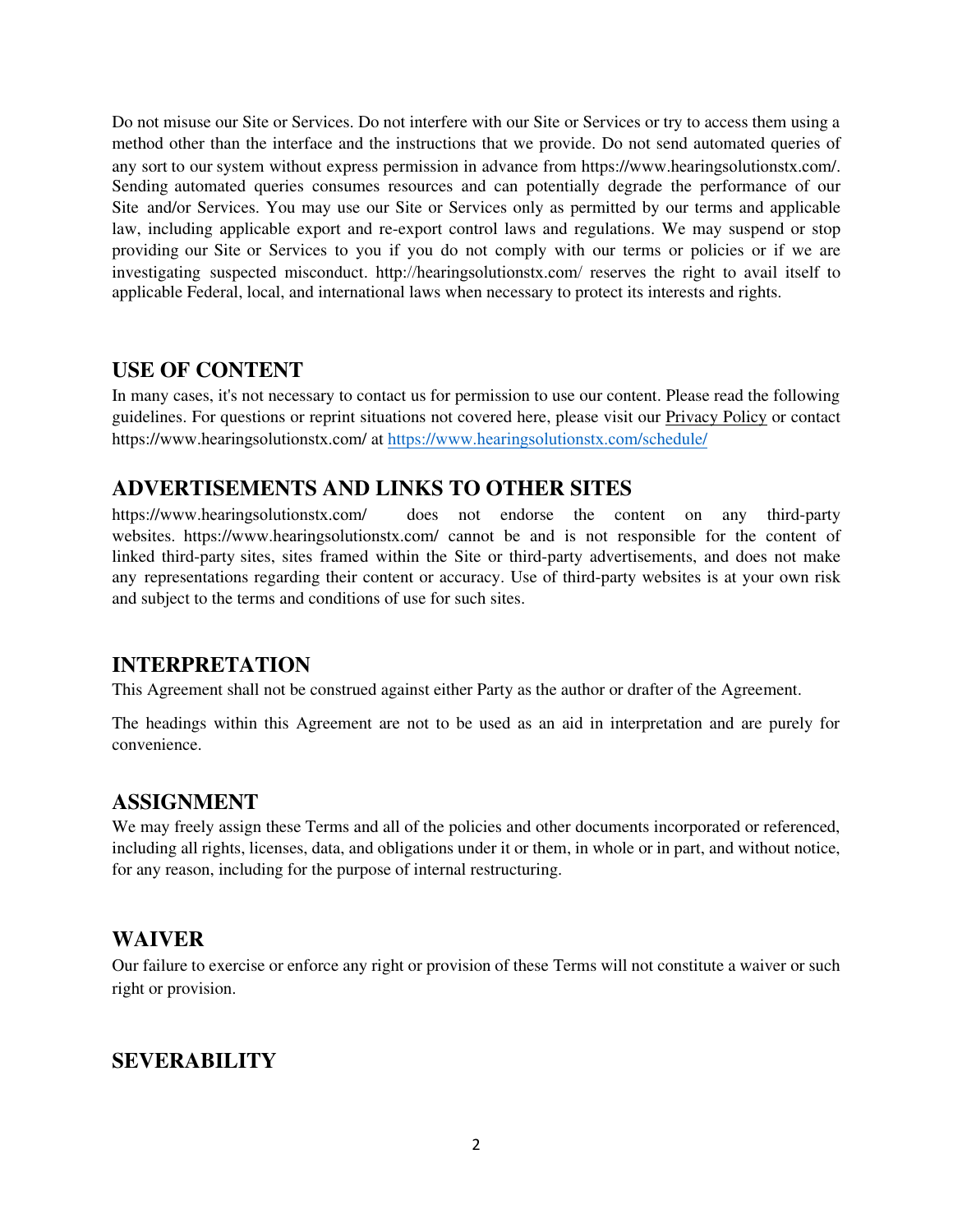Should any provision of this Agreement be declared or determined by any court to be illegal or invalid, the validity of the remaining parts, terms, or provisions shall not be affected thereby and said illegal or invalid part, term, or provision shall be deemed not to be a part of this Agreement.

#### **BINDING ARBITRATION AGREEMENT**

**THE PARTIES TO THIS AGREEMENT WILL SUBMIT ALL DISPUTES ARISING UNDER THIS AGREEMENT TO ARBITRATION IN NEW JERSEY BEFORE A SINGLE ARBITRATOR OF THE AMERICAN ARBITRATION ASSOCIATION. THE ARBITRATOR SHALL BE AN ATTORNEY ADMITTED TO PRACTICE NEW JERSEY LAW. NO PARTY TO THIS AGREEMENT WILL CHALLENGE THE JURISDICTION OR VENUE PROVISIONS AS PROVIDED IN THIS SECTION. NOTHING CONTAINED HEREIN SHALL PREVENT EITHER PARTY FROM OBTAINING AN INJUNCTION.** 

#### **CLASS ACTION WAIVER**

**THESE TERMS DO NOT ALLOW CLASS ACTION SUITS; YOU AND https://www.hearingsolutionstx.com/ HEREBY AGREE THAT EACH MAY BRING CLAIMS AGAINST THE OTHER ONLY IN YOUR OR ITS INDIVIDUAL CAPACITY. ANY QUESTION REGARDING THE ENFORCEABILITY OR INTERPRETATION OF THIS PARAGRAPH WILL BE DECIDED BY A COURT AND NOT THE ARBITRATOR.** 

#### **VENUE AND FORUM**

If for any reason a Dispute proceeds in court rather than through arbitration, all such Disputes (regardless of theory) arising out of or relating to these Terms, or the relationship between you and us, will be brought exclusively in the courts located in the county of Somerset, New Jersey, or the United States District Court, District of New Jersey. In such cases, you and we agree to submit to the personal jurisdiction of the courts located within the county of Somerset, New Jersey, or District of New Jersey, and agree to waive any and all objections to the exercise of jurisdiction over the parties by such courts and to venue in such courts.

## **CHOICE OF LAW**

These Terms and the relationship between the parties, including any claim or dispute that might arise between the parties, whether sounding in contract, tort, or otherwise, will be governed by the laws of the State of New Jersey without regard to its conflict of law provisions. In no event will the parties bring claims against one another under the laws of another jurisdiction.

## **INDEMNIFICATION**

resulting from or alleged to result from any problem 3 elated to the Site and/or Services. By using the Site and/or Services, you agree to defend, indemnify and hold https://www.hearingsolutionstx.com/, its officers, directors, authors, employees, agents, licensors, corporate partners, advisors, advisory board and suppliers, harmless from and against any claims, actions or demands, liabilities and settlements including without limitation, reasonable legal and accounting fees,